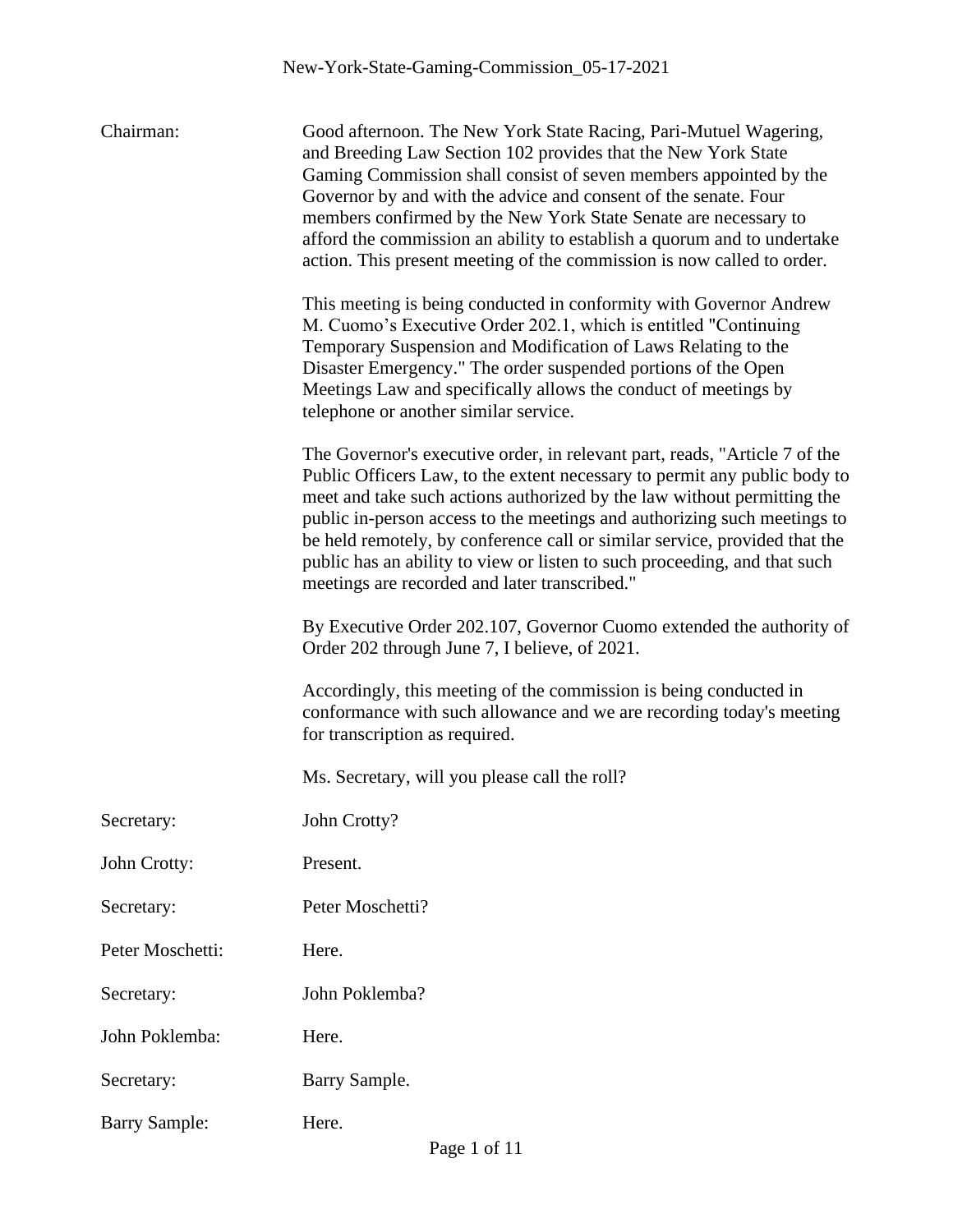## New-York-State-Gaming-Commission\_05-17-2021

| Secretary:     | Jerry Skurnik.                                                                                                                                                                                                                                                                                                                                                                                                                                                                                                                                                                                                                                                                                                                                                                                                                                                                        |
|----------------|---------------------------------------------------------------------------------------------------------------------------------------------------------------------------------------------------------------------------------------------------------------------------------------------------------------------------------------------------------------------------------------------------------------------------------------------------------------------------------------------------------------------------------------------------------------------------------------------------------------------------------------------------------------------------------------------------------------------------------------------------------------------------------------------------------------------------------------------------------------------------------------|
| Jerry Skurnik: | Here.                                                                                                                                                                                                                                                                                                                                                                                                                                                                                                                                                                                                                                                                                                                                                                                                                                                                                 |
| Chairman:      | Ms. Secretary, please have the record reflect that a quorum of qualified<br>members is present and thus enabling the transaction of business.                                                                                                                                                                                                                                                                                                                                                                                                                                                                                                                                                                                                                                                                                                                                         |
|                | Minutes of the commission meeting conducted on March 15, 2021, have<br>been provided to members in advance. At this time, I'd like to ask the<br>members if there are any edits, corrections, or amendments? Any<br>concerns or changes? Hearing none, Ms. Secretary, please reflect that the<br>minutes have been accepted.                                                                                                                                                                                                                                                                                                                                                                                                                                                                                                                                                          |
|                | Rulemaking. New York State Racing, Pari-Mutuel Wagering and<br>Breeding Law section 104.19 authorizes the commission to promulgate<br>rules and regulations that it deems necessary to carry out its<br>responsibility. In that regard, the commission rules will, from time to<br>time, promulgate rules and rule amendments pursuant to the state<br>administrator's Procedure Act.                                                                                                                                                                                                                                                                                                                                                                                                                                                                                                 |
|                | Today, we have five rules for adoption and consideration. Rod, can you<br>please outline the first item?                                                                                                                                                                                                                                                                                                                                                                                                                                                                                                                                                                                                                                                                                                                                                                              |
| Rob Williams:  | Certainly. For commission consideration is the adoption of a rulemaking<br>to control the improper use of the bronchodilator clenbuterol.<br>Clenbuterol is a beta2 agonist that, in the United States, is not approved<br>for human use; it is only approved for use in horses to treat lower airway<br>disease. Clenbuterol has a secondary mode of action, a repartitioning<br>effect that causes the body to build more muscle and reduce fat content<br>to the body; this effect may last for two months after treatment is<br>discontinued; while it is unclear whether the long-term use will improve<br>race performance, the potential to abuse the drug for performance-<br>enhancing effects is undeniable. We note that the World Anti-Doping<br>Agency and the International Olympic Committee have banned its use in<br>human athletes as a performance-enhancing drug. |
|                | Due to its potential use as a performance-enhancing drug, Clenbuterol<br>has been regulated by the commission; with thoroughbred horses the<br>commission allows the use of Clenbuterol under a therapeutic use<br>exception. The commission rules provide that a horse may not race for at<br>least 14 days following Clenbuterol administration. This requires a<br>prescription by an intending veterinarian and recordation in veterinary<br>records.                                                                                                                                                                                                                                                                                                                                                                                                                             |
|                | With standard-bred horses, Clenbuterol administration also requires a<br>prescription by an attending veterinarian and recordation and veterinary<br>records, but its administration is allowed until 96 hours before the<br>Page 2 of 11                                                                                                                                                                                                                                                                                                                                                                                                                                                                                                                                                                                                                                             |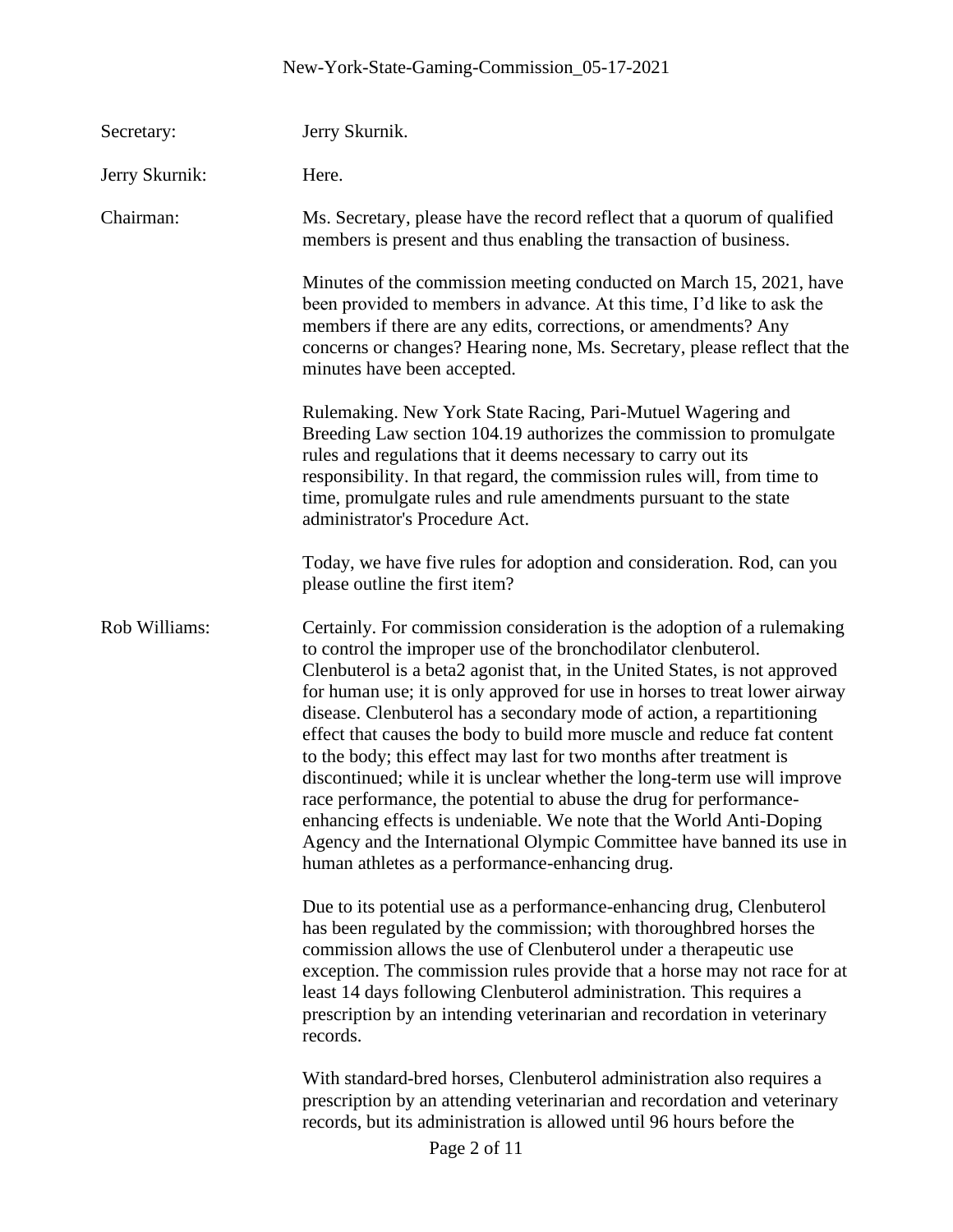scheduled post time of the race in which the treated horse is to compete. This is allowed since harness horses generally race weekly which exposes a horse to drug testing that identifies Clenbuterol administration within the preceding two weeks through urinalysis and 96 hours through plasma testing.

The standard rule also provides an exception for horses required to qualify without a performance within 30 days or which has not yet raced after qualifying. These horses may not race for at least 14 days following administration of Clenbuterol. If a harness horse does not race for 30 days, it is subject to the 14 days following Clenbuterol administration prohibition.

This present rulemaking regarding acceptable use of Clenbuterol was born from data analyzed by Equine Medical Director, Scott Palmer, who reviewed out-of-competition samples from horses trained by individuals indicted by the United States government; recall that each horse was required to submit a hair sample to be tested for prohibited and impermissible substances prior to the horse being allowed to return to racing. The review found Clenbuterol was administered to a substantial number of these horses without evidence of medical prescription.

This rulemaking requires written regulatory approval before a horse in training may be treated with a prescribed Clenbuterol, required daily submission of the administration of any Clenbuterol treatment; requires the treated horse to be placed on the veterinarian's list; and bars a horse from resuming racing until it tests negative for Clenbuterol in both blood and urine.

A notice of proposed rulemaking was published in the March 3, 2021 state register meaning the public comment period expired on May 3rd. Two public comments were received. Will Alempijevic, the Executive Director of the New York Thoroughbred Horsemen's Association, simply provided a written comment indicating that the organization supports the proposed rulemaking. The New York Racing Association Inc. stated that it supports the objective of the proposed rulemaking, but it sought certain clarifications. Specifically, NYRA seeks an understanding on how urine will be collected to comply with the rule, and they recommended that guidance be provided for the horsemen with regard to withdrawal periods for Clenbuterol for both blood and urine.

Staff notes that the rule does not mandate any particular collection methodology and that the state test foreign and staff can be used for the collection of samples if collection arrangements are made in advance.

As for withdrawal periods, any horse undertaking a Clenbuterol treatment plan is required to test clean of Clenbuterol before resumption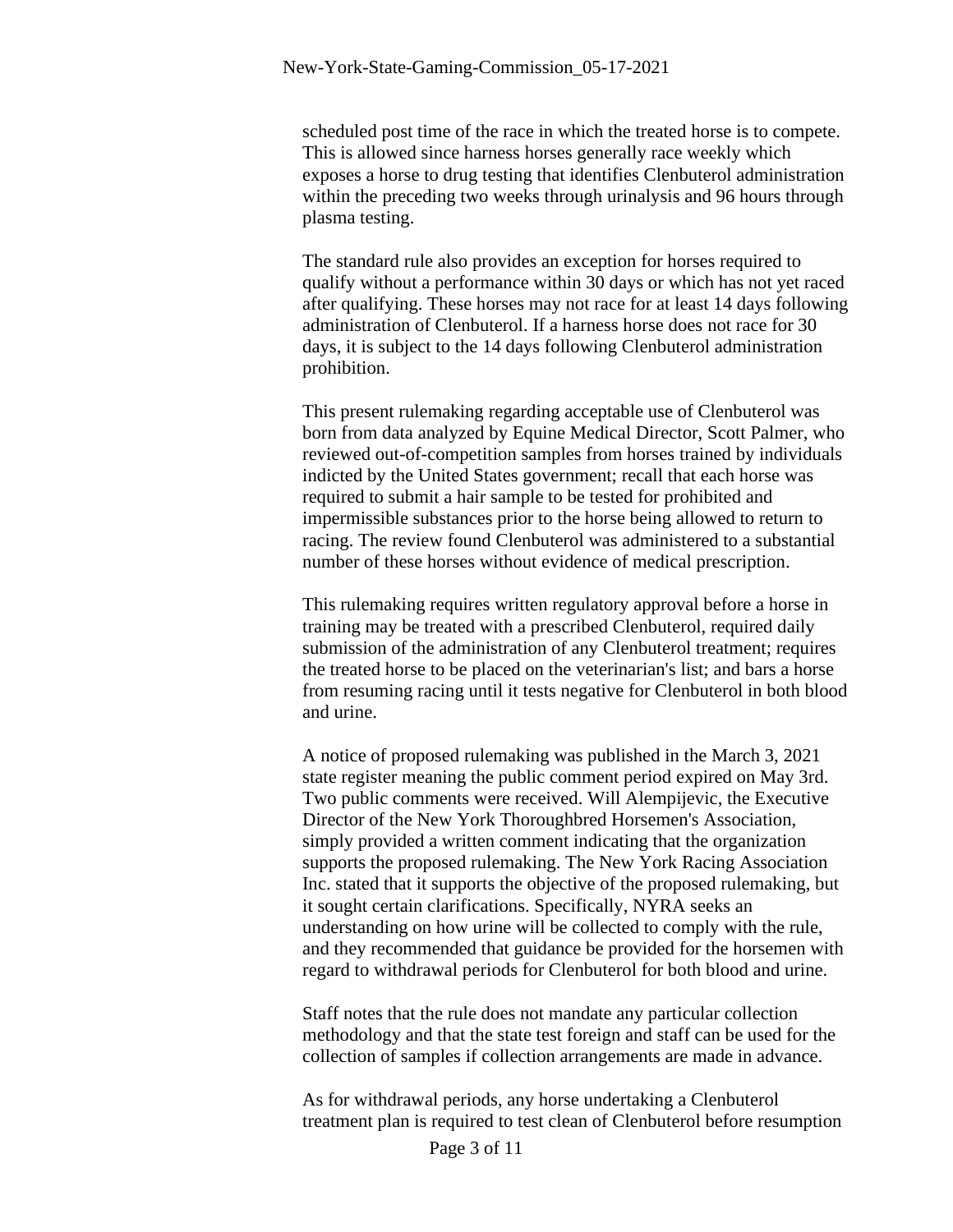|               | so there is no need to establish withdrawal periods. Staff also notes that<br>horsemen raised no concern with withdrawal guidelines in their written<br>comments; staff recommends that the commission adopt this rulemaking.                                                                                                                                                                                                                                                                                                                                                                                                                                                              |
|---------------|--------------------------------------------------------------------------------------------------------------------------------------------------------------------------------------------------------------------------------------------------------------------------------------------------------------------------------------------------------------------------------------------------------------------------------------------------------------------------------------------------------------------------------------------------------------------------------------------------------------------------------------------------------------------------------------------|
| Chairman:     | Commissioners, any questions on the adoption of a rule regarding<br>restrictions on Clenbuterol use in thoroughbred racing? Hearing no<br>questions, do we have a motion to adopt?                                                                                                                                                                                                                                                                                                                                                                                                                                                                                                         |
| Commissioner: | So move.                                                                                                                                                                                                                                                                                                                                                                                                                                                                                                                                                                                                                                                                                   |
| Chairman:     | Any second?                                                                                                                                                                                                                                                                                                                                                                                                                                                                                                                                                                                                                                                                                |
| Commissioner: | Second.                                                                                                                                                                                                                                                                                                                                                                                                                                                                                                                                                                                                                                                                                    |
| Chairman:     | Any discussion of the motion? Hearing none, all in favor?                                                                                                                                                                                                                                                                                                                                                                                                                                                                                                                                                                                                                                  |
| Chorus:       | Aye.                                                                                                                                                                                                                                                                                                                                                                                                                                                                                                                                                                                                                                                                                       |
| Chairman:     | Any opposed? Any opposed? Motion carries. Next item, please.                                                                                                                                                                                                                                                                                                                                                                                                                                                                                                                                                                                                                               |
| Rob Williams: | For commission consideration is the adoption of a rulemaking to<br>conform to the commission rules on the thresholds for controlled<br>therapeutic medications. The national model rule amendments made by<br>the Association of Racing Commissioners International. Specifically,<br>ARCI modified the rule thresholds for three drugs based on new<br>research. These drugs are detomidine, omeprazole, and xylazine. ARCI<br>also added to the list of threshold amounts for four routine therapeutic<br>medications; three of these--cetirizine, cimetidine, and ranitidine--are<br>antihistamines; and the fourth, guaifenesin, is a muscle relaxant used in<br>anesthetic protocols. |
|               | These amended and newly-proposed thresholds are consistent with New<br>York's restricted time periods meaning that trainers who comply with<br>such restricted time periods will be assured of not violating such<br>thresholds. A notice of proposed rulemaking was published in the March<br>3rd state register meaning the public comment period expired May 3rd,<br>2021. One public comment was received. Will Alempijevic, the<br>Executive Director of the New York Thoroughbred Horsemen's<br>Association, provided a written comment indicating the organization<br>supports the proposed rulemaking. Staff recommends that the<br>commission adopt this rulemaking.              |
| Chairman:     | Commissioners, any questions on the adoption of a rule regarding<br>thresholds for controlled therapeutic medications in horse racing?<br>Hearing none, may I have a motion to adopt this rule.                                                                                                                                                                                                                                                                                                                                                                                                                                                                                            |
| Commissioner: | So move.<br>$\mathbf{D}_{\alpha\alpha\alpha}$ 4 of 11                                                                                                                                                                                                                                                                                                                                                                                                                                                                                                                                                                                                                                      |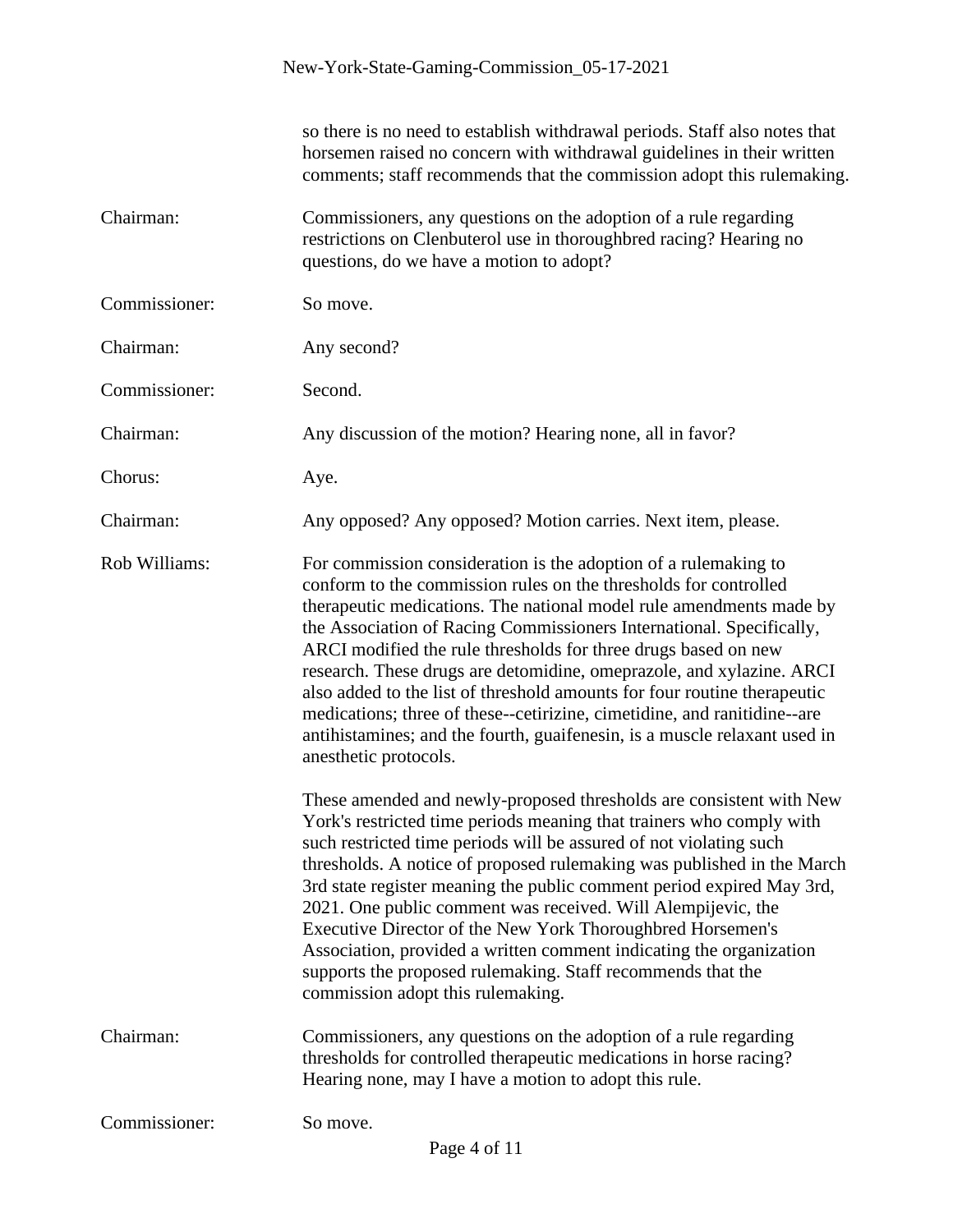## New-York-State-Gaming-Commission\_05-17-2021

| Commissioner: | So move.                                                                                                                                                                                                                                                                                                                                                                                                                                                                                                                                                                                                                                                                                                                                                                                                                                                                                                                                                                                                                                                                                                                                                                                                                                                                                  |
|---------------|-------------------------------------------------------------------------------------------------------------------------------------------------------------------------------------------------------------------------------------------------------------------------------------------------------------------------------------------------------------------------------------------------------------------------------------------------------------------------------------------------------------------------------------------------------------------------------------------------------------------------------------------------------------------------------------------------------------------------------------------------------------------------------------------------------------------------------------------------------------------------------------------------------------------------------------------------------------------------------------------------------------------------------------------------------------------------------------------------------------------------------------------------------------------------------------------------------------------------------------------------------------------------------------------|
| Chairman:     | Second?                                                                                                                                                                                                                                                                                                                                                                                                                                                                                                                                                                                                                                                                                                                                                                                                                                                                                                                                                                                                                                                                                                                                                                                                                                                                                   |
| Commissioner: | Second.                                                                                                                                                                                                                                                                                                                                                                                                                                                                                                                                                                                                                                                                                                                                                                                                                                                                                                                                                                                                                                                                                                                                                                                                                                                                                   |
| Chairman:     | Any discussion of the motion? Hearing none, all in favor?                                                                                                                                                                                                                                                                                                                                                                                                                                                                                                                                                                                                                                                                                                                                                                                                                                                                                                                                                                                                                                                                                                                                                                                                                                 |
| Chorus:       | Aye.                                                                                                                                                                                                                                                                                                                                                                                                                                                                                                                                                                                                                                                                                                                                                                                                                                                                                                                                                                                                                                                                                                                                                                                                                                                                                      |
| Chairman:     | Any opposed? Hearing none, the motion carries. Next.                                                                                                                                                                                                                                                                                                                                                                                                                                                                                                                                                                                                                                                                                                                                                                                                                                                                                                                                                                                                                                                                                                                                                                                                                                      |
| Rob Williams: | For commission consideration is the adoption of several changes to the<br>casino table games regulations to improve operations and conform with<br>industry standards. These changes include allowing the local area<br>progressive controllers to be implemented to coordinate the payments of<br>a shared progressive jackpot between two or more tables at the same<br>facility, adding additional chips denominations of two 25,000 and two<br>100,000, clarifying dealer and patron wagering, and a discrete wager<br>offered in the game of blackjack providing a non-generic optional wager<br>of match the dealer and pay tables for the Spanish 21 table game; adding<br>pay tables for the baccarat game dragon bonus wager; requiring midi<br>baccarat tables to have a form of a discard rack; clarifying the rules for<br>our optional bonus wagers and optional dragon bonus wagers in mini and<br>midi baccarat games; and moving definitions for non-value chip and<br>value chip to the general definition section.<br>A notice of proposed rulemaking was published in the March 3rd, 2021<br>state register, meaning the public comment period expired on May 3rd.<br>No public comments were received. Staff recommends that the<br>commission adopt this rulemaking. |
| Chairman:     | Commissioners, any questions on the adoption of these casino table<br>game rules? Hearing none, may I have a motion?                                                                                                                                                                                                                                                                                                                                                                                                                                                                                                                                                                                                                                                                                                                                                                                                                                                                                                                                                                                                                                                                                                                                                                      |
| Commissioner: | So, move.                                                                                                                                                                                                                                                                                                                                                                                                                                                                                                                                                                                                                                                                                                                                                                                                                                                                                                                                                                                                                                                                                                                                                                                                                                                                                 |
| Chairman:     | Second.                                                                                                                                                                                                                                                                                                                                                                                                                                                                                                                                                                                                                                                                                                                                                                                                                                                                                                                                                                                                                                                                                                                                                                                                                                                                                   |
| Commissioner: | Second.                                                                                                                                                                                                                                                                                                                                                                                                                                                                                                                                                                                                                                                                                                                                                                                                                                                                                                                                                                                                                                                                                                                                                                                                                                                                                   |
| Chairman:     | Any discussion of the motion? Hearing none, all in favor?                                                                                                                                                                                                                                                                                                                                                                                                                                                                                                                                                                                                                                                                                                                                                                                                                                                                                                                                                                                                                                                                                                                                                                                                                                 |
| Commissioner: | Aye.                                                                                                                                                                                                                                                                                                                                                                                                                                                                                                                                                                                                                                                                                                                                                                                                                                                                                                                                                                                                                                                                                                                                                                                                                                                                                      |
| Chairman:     | Any opposed? Motion carries. Next item.                                                                                                                                                                                                                                                                                                                                                                                                                                                                                                                                                                                                                                                                                                                                                                                                                                                                                                                                                                                                                                                                                                                                                                                                                                                   |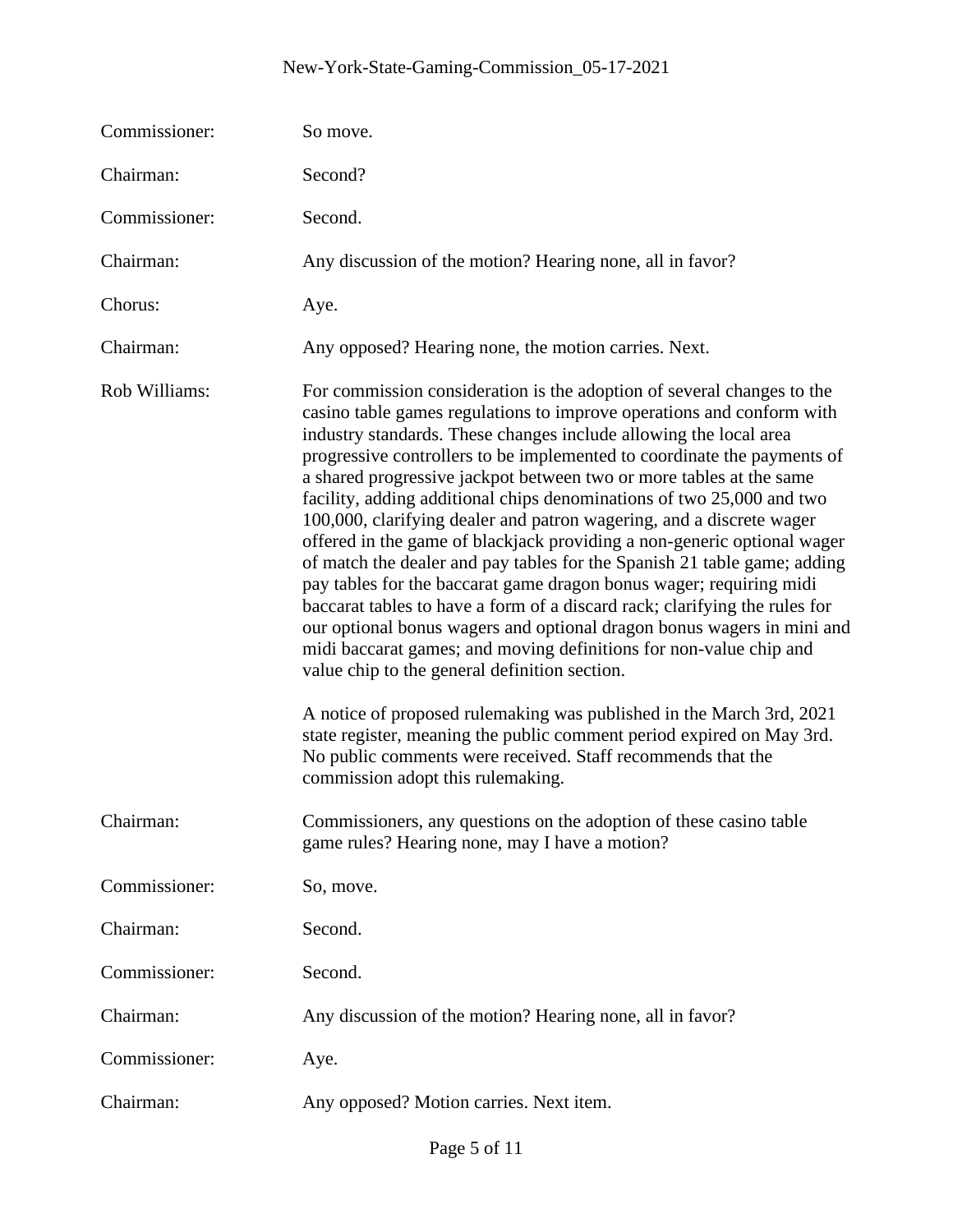Rob Williams: For commission consideration is adoption of rules to formalize the practice that race day Furosemide administration be provided by independent third-party veterinarians who are not caring for the horses, or the trainer or owner, who participates at a race meeting. Furosemide or Lasix is a diuretic administered to horses to prevent exercise-induced pulmonary hemorrhage, a condition wherein pulmonary bleeding occurs when capillaries and the horse's lungs burst as a result of exertion from intense exercise or racing.

> The recommendation that Lasix be administered by a third-party veterinarian and not a trainer's private veterinarian is one of the four key elements of the National Uniform Medication Program which was developed by the Racing Medication and Testing Consortium and approved in 2013 by the Association of Racing Commissioners International. The purpose of the rulemaking is to prevent private practice and veterinarians employed by trainers and owners from administering any race day medication and place responsibility for administration of the only allowable race day medication on independent veterinarians who otherwise have no business affiliation with those owners and trainers. In fact, the American Association of Equine Practitioners strongly advocated for third-party administration of raceday Lasix to negate any premise that support of race-day Lasix was in any way based upon the racetrack veterinarian's financial interest.

Third-party Lasix administration is being conducted in every state in the Northeast and Mid-Atlantic region that conducts racing. Delaware, Maryland, Massachusetts, New Jersey, and Pennsylvania. Several other major jurisdictions such as California, Florida, and Kentucky have also adopted the standard.

A notice of proposed rulemaking was published in the March 3rd, 2021 state register, meaning the public comment period expired on May 3rd. Seven public comments were received. Three comments were received from private practicing veterinarians at Finger Lakes Gaming & Racetrack; these were from Brian Hobson, Brendan Warnell, and Robin Zack who works towards Dr. Hobson. Another comment was received from Dr. Beth Albrecht, the Chief Examining Veterinarian employed by Finger Lakes. All four suggested that the rules for Finger Lakes should be different than other race tracks due to unique circumstances such as the difficulty in recruiting veterinarians to work on track or the lack of familiarity a third party might have with a specific horse to be treated.

Staff reiterates that the third-party license administration standard has been adopted by numerous states and notes that the law verification system has been used in five jurisdictions in America. Three states simply require the administering veterinarian to swear appropriate administration occurred while the remaining two require that it be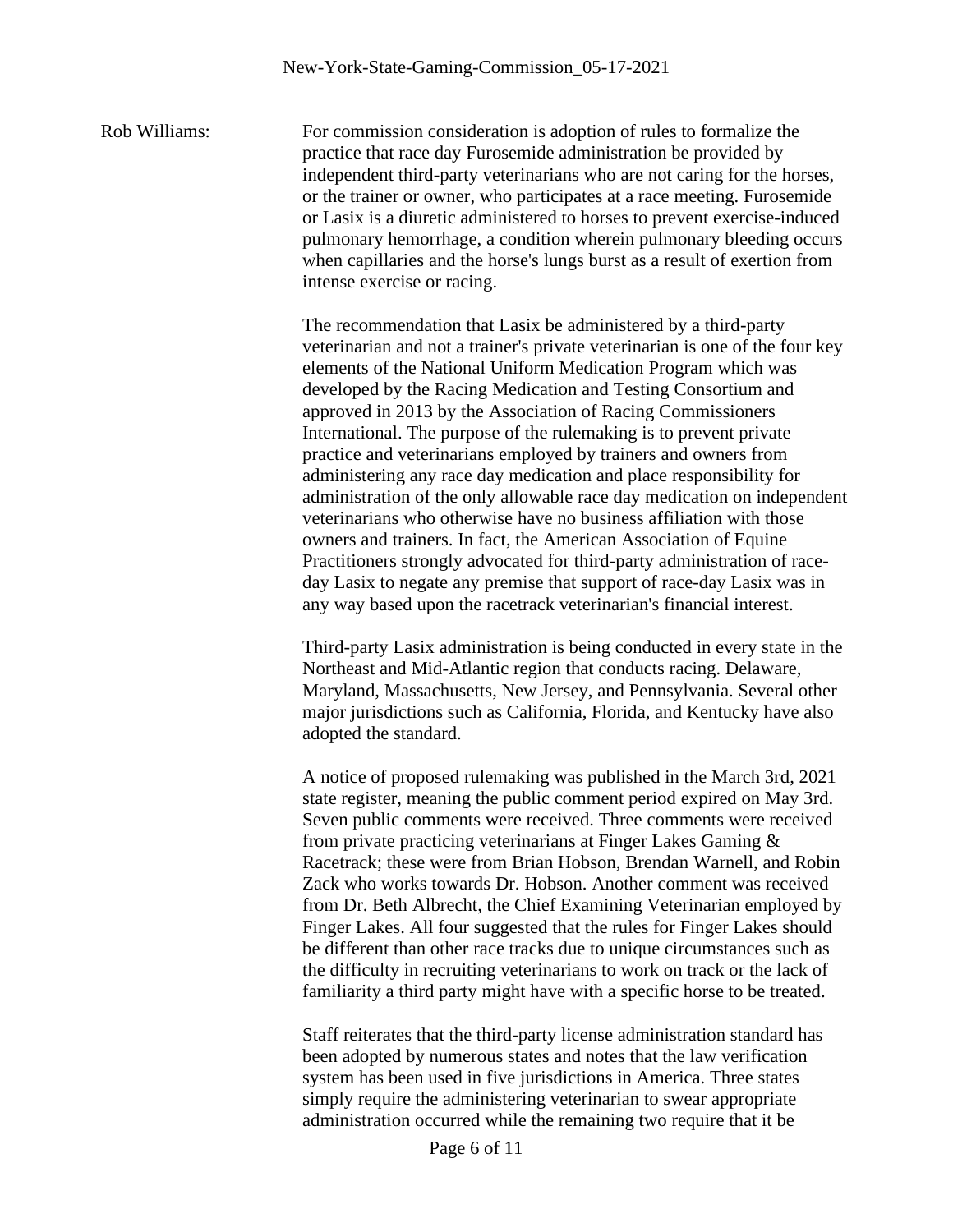administered before a regulatory official three doctors Hobson, Warnell, and Zach also raised financial considerations indicating.

Three doctors, Hobson, Warnell, and Zack, also raised financial considerations indicating their practice relied upon the revenue derived from Lasix administration and that the loss of revenue might make their respective practices unsustainable. These three also suggested that the state-authorized third-party verification wherein a third party accompanies the private veterinarian during the rounds to observe the administration and verify no wrongdoing occurs. As I mentioned, there are five states that do that, three of which simply require a veterinarian to verify and two require that the state otherwise have a person verify the administration. None of them are in the northeast.

Staff recognizes the potential financial implications and suggests that the three comments underscore the necessity for third party administration, in that a business model that places a veterinarian's practice in jeopardy due to the loss of income from race day medication is unsustainable; conflicts with the current nationwide industry of philosophy of medication reform; and is ultimately not in the best long-term interest of the sport. Staff also notes that with the impending establishment of the Horseracing Integrity and Safety Authority, the future general use of Lasix appears to be limited.

One comment from Dr. Hobson indicated disagreement with the commission's language used in the regulatory impact statement; staff disagrees with Dr. Hobson and stands by the explanatory information as provided.

Another comment was received from Vieden Zahariev, the Assistant General Manager of Finger Lakes Racetrack. Mr. Zahariev made financial arguments against the proposal indicating the financial burden of independent veterinarians would provide no significant benefit; he also argued that third-party Lasix administration monitoring would be sufficient, noting that in 2019, the National Thoroughbred Racing Association recommended this as an option in their review of Finger Lakes certification.

Staff believes that Mr. Zahariev is overbroad in his statement regarding the NTRA; we reviewed the 2019 NTRA safety audit and finds that the NTRA did not endorse a monitor in practice and specifically raised concern that Finger Lakes veterinarians all provide varying descriptions of how their monitoring program work, noting that the explanation provided by two veterinarians was "completely incorrect". Staff notes that third party Lasix administration monitoring is not authorized by either the National Uniform Medication Program or the ARCI model rule. Staff further notices that the NTRA has representation on the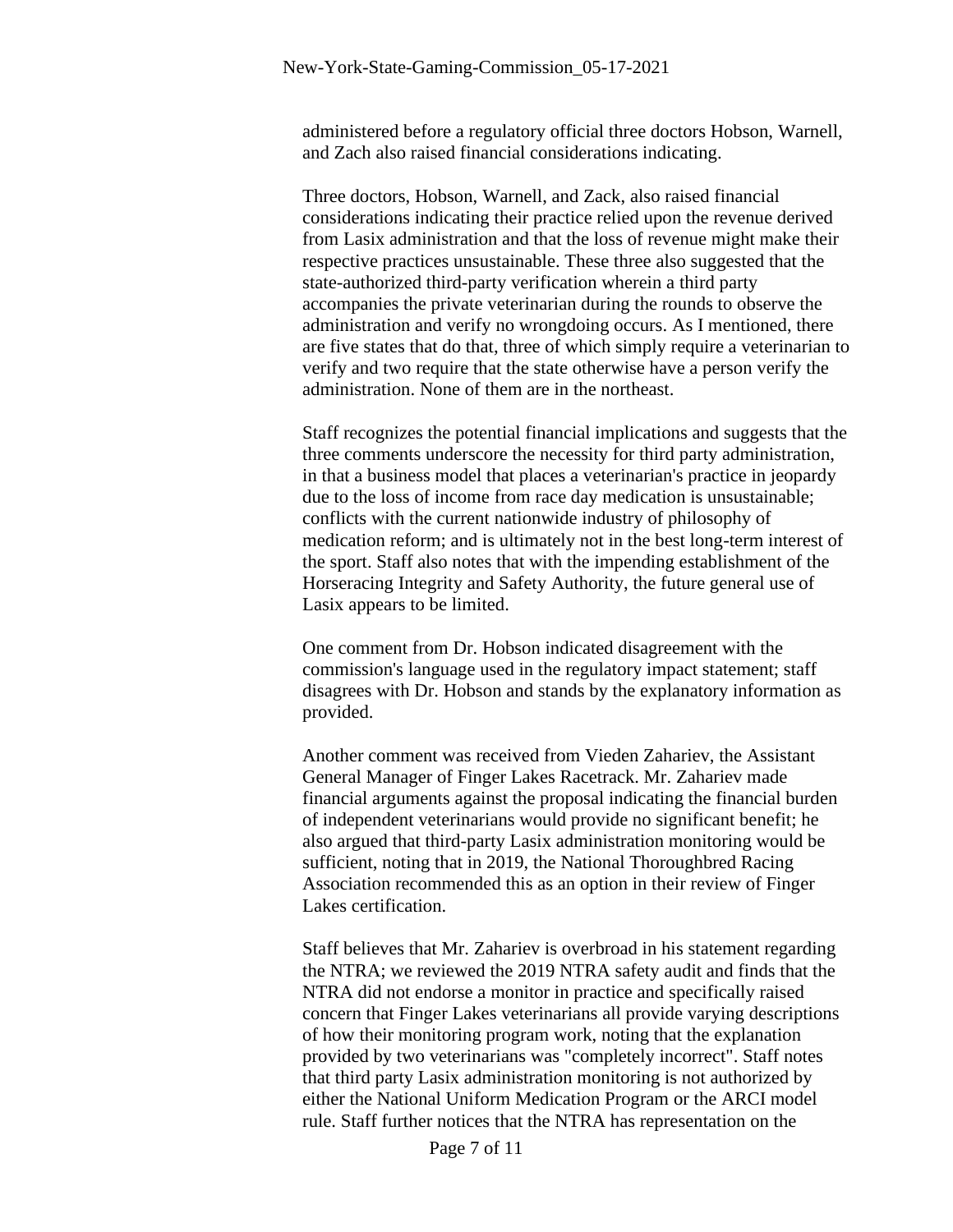|               | RMTC with the NTRA's President and Chief Executive Officer serving<br>in the capacity of RMTC chairman, meaning that a conflict with<br>interpretation is unlikely.                                                                                                                                                                                                                                                                                                                                                                                                                            |
|---------------|------------------------------------------------------------------------------------------------------------------------------------------------------------------------------------------------------------------------------------------------------------------------------------------------------------------------------------------------------------------------------------------------------------------------------------------------------------------------------------------------------------------------------------------------------------------------------------------------|
|               | We also received one comment from Peter Kanter, racetrack veterinarian<br>at Buffalo Raceway and Batavia Downs. Dr. Kanter questioned the<br>necessity for the rule and raised concern that he would be prohibited<br>from performing surgery. Staff believes that the purpose for the rule<br>proposal is clear and necessary, and notes that the rule allows urgent<br>veterinary care and the capacity of a tract veterinarian made available by<br>the racetrack operator; staff does not believe that the adoption of this rule<br>will prohibit Dr. Kanter from performing such surgery. |
|               | The seventh comment was received by the New York Thoroughbred<br>Horsemen's Association, whose Executive Director, Will Alempijevic,<br>provided a written comment indicating that the organization supports the<br>proposed rulemaking.                                                                                                                                                                                                                                                                                                                                                       |
| Chairman:     | Commissioners, any questions on the adoption of a rule regarding Lasix<br>administration on race day? Hearing none, may I have a motion to adopt<br>this rule?                                                                                                                                                                                                                                                                                                                                                                                                                                 |
| Commissioner: | So move.                                                                                                                                                                                                                                                                                                                                                                                                                                                                                                                                                                                       |
| Chairman:     | Second?                                                                                                                                                                                                                                                                                                                                                                                                                                                                                                                                                                                        |
| Commissioner: | Second.                                                                                                                                                                                                                                                                                                                                                                                                                                                                                                                                                                                        |
| Chairman:     | Any discussion of the motion? Hearing none, all in favor?                                                                                                                                                                                                                                                                                                                                                                                                                                                                                                                                      |
| Commissioner: | Aye.                                                                                                                                                                                                                                                                                                                                                                                                                                                                                                                                                                                           |
| Chairman:     | Any opposed? Motion carries. Next item?                                                                                                                                                                                                                                                                                                                                                                                                                                                                                                                                                        |
| Rob Williams: | The last rule for consideration today is a change to implement various<br>provisions of legislation and to update various charitable gambling<br>regulations. The rulemaking addresses prize limits and advertising while<br>making other stylistic edits to conform charitable gaming regulations to<br>other commission regulations. A notice of the proposed rulemaking was<br>published in the March 3rd, 2021 state register, meaning the public<br>comment period expired on May 3.                                                                                                      |
|               | No public comments were received. Staff recommends the commission<br>adopt this rulemaking.                                                                                                                                                                                                                                                                                                                                                                                                                                                                                                    |
| Chairman:     | Any questions on the adoption of a rule regarding regulation of bingo?<br>Hearing none, may I have a motion?<br>Page 8 of 11                                                                                                                                                                                                                                                                                                                                                                                                                                                                   |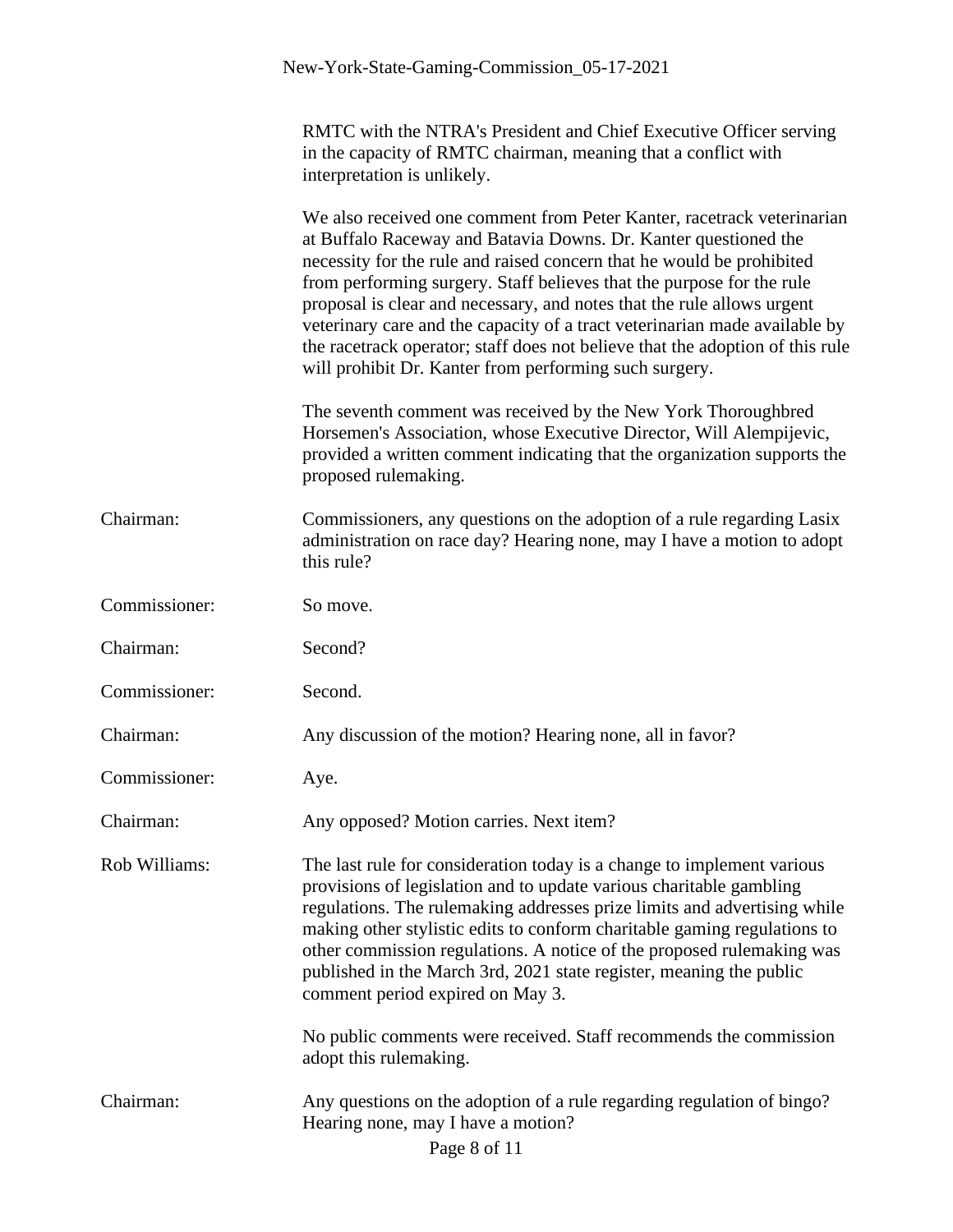| Commissioner: | So move.                                                                                                                                                                                                                                                                                                                                                                                                                                                                                                                                                                                                                                                                       |
|---------------|--------------------------------------------------------------------------------------------------------------------------------------------------------------------------------------------------------------------------------------------------------------------------------------------------------------------------------------------------------------------------------------------------------------------------------------------------------------------------------------------------------------------------------------------------------------------------------------------------------------------------------------------------------------------------------|
| Chairman:     | Second?                                                                                                                                                                                                                                                                                                                                                                                                                                                                                                                                                                                                                                                                        |
| Commissioner: | Second.                                                                                                                                                                                                                                                                                                                                                                                                                                                                                                                                                                                                                                                                        |
| Chairman:     | Any discussion of the motion? Hearing none, all in favor?                                                                                                                                                                                                                                                                                                                                                                                                                                                                                                                                                                                                                      |
| Commissioner: | Aye.                                                                                                                                                                                                                                                                                                                                                                                                                                                                                                                                                                                                                                                                           |
| Chairman:     | Any opposed? Motion carries. Next item on the agenda is adjudication;<br>the next item, the scheduled business regarding adjudication. Today, we<br>have one matter for adjudication. Rob?                                                                                                                                                                                                                                                                                                                                                                                                                                                                                     |
| Rob Williams: | On November 29, 2019, the commission issued a notice of hearing to<br>Linda Rice to conduct a hearing to determine whether her license to<br>participate in the thoroughbred racing should be suspended or revoked<br>and should be fined for actions inconsistent with and detrimental to the<br>best interest of racing generally and corrupt and improper practices in<br>relation to racing from on or about the 2011/2012 Aqueduct Race Meet<br>through March of 2015.                                                                                                                                                                                                    |
|               | Ms. Rice requested a hearing which was conducted over eight days.<br>During the hearing, 60 exhibits were received into evidence and 15<br>witnesses testified. The hearing officer submitted a report to the<br>commission secretary dated April 13, 2021, concluding that Ms. Rice's<br>conduct involved the receipt of and request for confidential entry<br>information and overnight races which was intentional, serious, and<br>extensive, and that her actions constituted improper and corrupt conduct<br>in relation to racing and violation of Commission Rule 4042-1F and<br>were inconsistent with and detrimental to the best interests of horse<br>racing.      |
|               | The hearing officer recommended the commission impose a fine of<br>\$50,000 and immediately revoke her license to participate in<br>thoroughbred racing in New York State, restricting her ability to apply<br>for a new license for a period of no less than three years.                                                                                                                                                                                                                                                                                                                                                                                                     |
|               | The commission considered this matter at a meeting conducted pursuant<br>to the judicial or quasi-judicial proceedings exemption of New York<br>Public Officers Law Section 108.1. The commission duly deliberated<br>and considered this matter and determined, upon a 5-0 vote, to modify<br>the hearing officer's report and recommendation. The commission<br>concurs with the penalty recommended, but modifies the report to<br>specifically reflect that the hearing officer found multiple violations<br>which, under New York Racing, Pari-Mutuel Wagering and Breeding<br>Law, of Section 116, allows for a penalty of up to \$25,000 per violation.<br>Page 9 of 11 |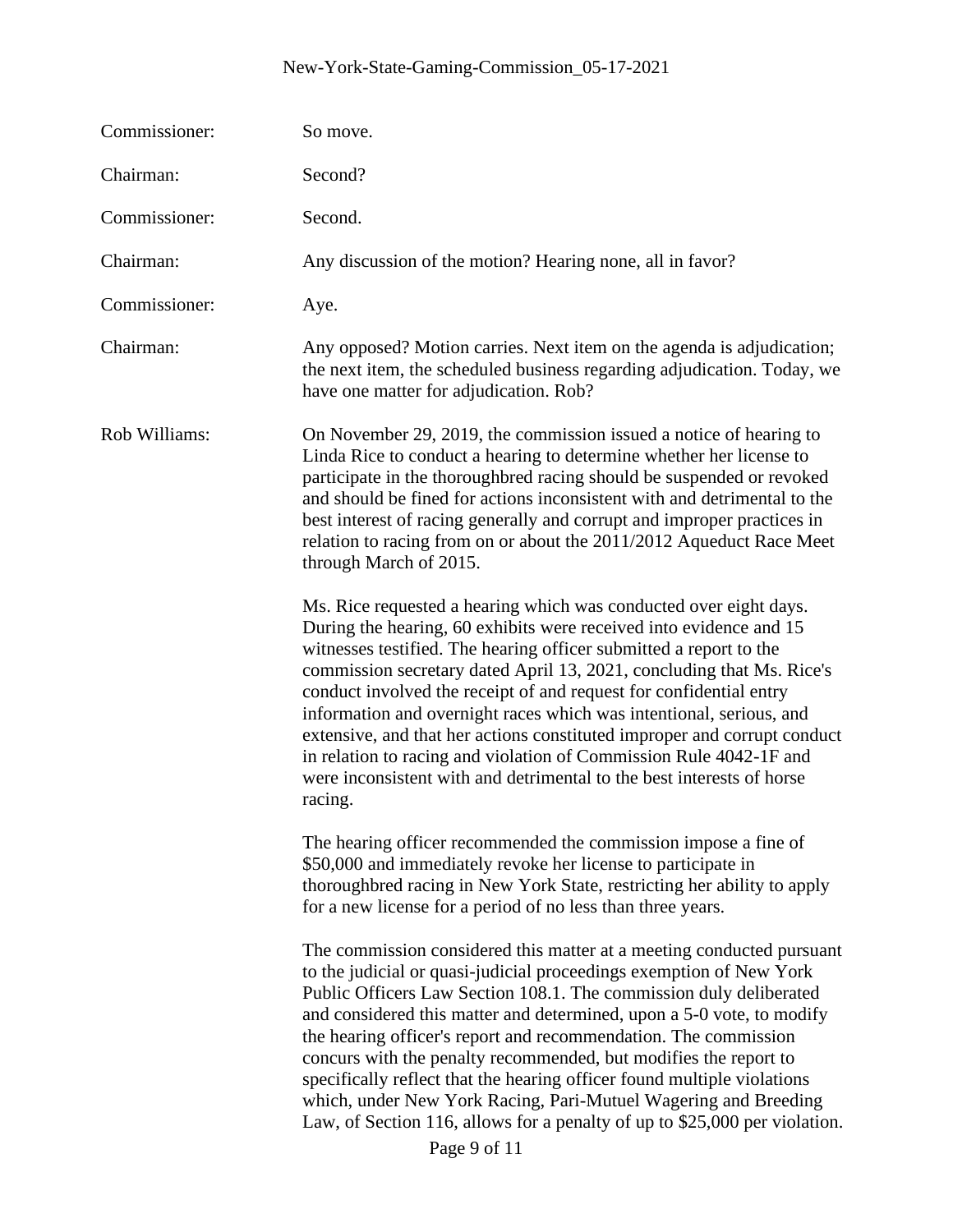The commission unanimously determined a fine of \$50,000 dollars to be appropriate for these multiple violations.

Chairman: Our next item today are decisions and it's in the matter of the claim of Noble Thoughts thought. Trainer Bruce Levine filed a protest upon the request of Flying B Stables over the claiming of a horse, Noble Thoughts, which raced the Aqueduct Racetrack on April 10, 2021. After the horse was claimed, it was determined that the NYRA racing office allowed the winning participant to make a claim despite being unlikely. The steward unanimously voided the claim and returned the horse to its original owner, Beast Mode Racing LLC, and his trainer, Robert Falcone. Mr. Levine believes a new shape should have occurred. The commission conducted a hearing on April 29 2021 pursuant to Commission Rule Section 4039.5, with Commissioner Moschetti designated to hear and rule upon this matter. Following the hearing, Commissioner Moschetti reversed the decision of the stewards not to conduct the second shake and ordered a new drawing among the remaining eligible claimants to determine ownership of the horse. He also directed the stewards to immediately deliver the horse to the winner of the new drawing upon payment of the claiming price and further ordered the new winner to reimburse Beast Mode Racing and Mr. Falcone for cost and care for the time the horse spent in their custody until being turned over. That's the list of the major items we had on our agenda today. Is there any old business that anyone would like to raise? Hearing none, is there any new business that anyone would like to raise? Commissioner: I mean I would like to comment on what we saw go on down in between Kentucky... it does bear noticing that--what happened there is a tarnish on the sport itself. But more importantly, we have to think about how we can do a better job of not allowing those things to occur as a general matter. I'm proud of what we put in the place here, Mr. Chairman, in terms of our regulatory regime, and I think we've been very clear about it and constantly working with the veterinarians and different people to make sure we're up on what needs to go on. But those things really hurt the industry--and I'm proud of what we've been able to put together so far in terms of a regulatory regime and want to keep sort of making sure we're going out there. It's unfortunate that this happened, but it's worth noting that we have been trying with the best science available to make sure we were staying in front of this stuff. And I do think it is worth noting that. I know you, Mr. Chairman and you, Rob, spend a fair amount of time talking to various veterinarians about this stuff and what the sort of cutting edge is; and I think it's commendable the work--and I think it helps New York avoid some of